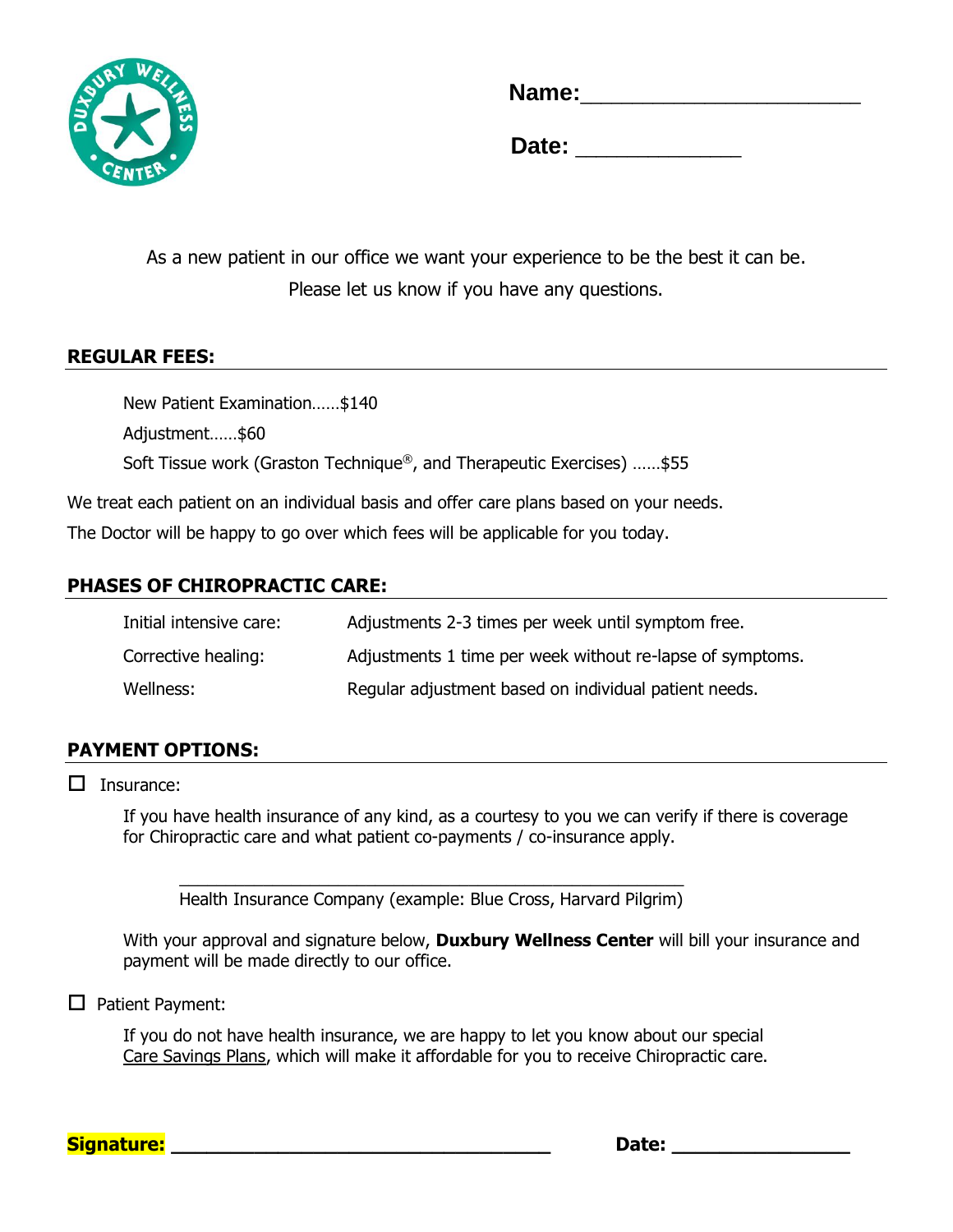

**Name:**\_\_\_\_\_\_\_\_\_\_\_\_\_\_\_\_\_\_\_\_\_\_\_\_\_\_\_

 **Date:** \_\_\_\_\_\_\_\_\_\_\_\_\_\_\_\_

| <b>Last Name:</b>                                                                      |                                                    |                                                   |                                                   |                    |                                                                                                | Marital status:                                               |                            |                                              |           |              |                  |
|----------------------------------------------------------------------------------------|----------------------------------------------------|---------------------------------------------------|---------------------------------------------------|--------------------|------------------------------------------------------------------------------------------------|---------------------------------------------------------------|----------------------------|----------------------------------------------|-----------|--------------|------------------|
| Middle:<br><b>First Name:</b>                                                          |                                                    |                                                   |                                                   |                    | Single / Mar / Div / Sep / Widow                                                               |                                                               |                            |                                              |           |              |                  |
| <b>Email:</b>                                                                          |                                                    |                                                   |                                                   |                    |                                                                                                | <b>Birth Date:</b>                                            |                            |                                              | Age:      |              | Sex:             |
| <b>Address:</b>                                                                        |                                                    |                                                   | City:                                             |                    |                                                                                                |                                                               |                            |                                              | State:    |              |                  |
| <b>ZIP Code:</b>                                                                       |                                                    | <b>Cell Phone:</b>                                |                                                   |                    |                                                                                                | <b>Home Phone:</b>                                            |                            |                                              |           |              |                  |
| <b>Occupation:</b>                                                                     |                                                    | <b>Employer:</b>                                  |                                                   |                    |                                                                                                |                                                               |                            |                                              |           |              |                  |
| <b>Medical Care Information</b>                                                        |                                                    |                                                   |                                                   |                    |                                                                                                |                                                               |                            |                                              |           |              |                  |
| Do You Have a Family Doctor?:<br>$\Box$ No<br>$\Box$ Yes, Name of Doctor:              |                                                    |                                                   |                                                   |                    |                                                                                                |                                                               |                            |                                              |           |              |                  |
| Address:                                                                               |                                                    |                                                   | City:                                             |                    |                                                                                                | State:                                                        |                            |                                              | ZIP Code: |              |                  |
| Date of last Visit:                                                                    | $\prime$                                           |                                                   |                                                   | Date of last exam: |                                                                                                |                                                               |                            |                                              |           |              |                  |
| $\Box$ No If Yes, list date and reason for surgery:<br>Have you had surgery $\Box$ Yes |                                                    |                                                   |                                                   |                    |                                                                                                |                                                               |                            |                                              |           |              |                  |
| <b>Present Illness / Conditions:</b>                                                   |                                                    |                                                   |                                                   |                    |                                                                                                |                                                               |                            |                                              |           |              |                  |
| $\square$ AIDS                                                                         | $\Box$ Cancer                                      |                                                   | $\Box$ Heart Problem<br>$\Box$ Multiple Sclerosis |                    |                                                                                                |                                                               | $\Box$ Spinal Disc Disease |                                              |           |              |                  |
| Allergies<br>$\Box$                                                                    | $\Box$ Cirrhosis/hepatitis                         |                                                   | $\Box$ High blood pressure                        |                    |                                                                                                | $\Box$ Pacemaker<br>$\Box$ Thyroid trouble<br>$\Box$ Epilepsy |                            |                                              |           |              |                  |
| Anemia                                                                                 | <b>Diabetes</b>                                    |                                                   | $\Box$ HIV/ARC                                    |                    |                                                                                                | $\Box$ Tuberculosis<br>□<br>$\Box$ Prostate trouble           |                            |                                              |           |              |                  |
| Arthritis                                                                              | Dislocated joints                                  |                                                   | $\Box$ Kidney trouble                             |                    |                                                                                                | $\Box$ Ulcer<br>□<br>Rheumatic fever                          |                            |                                              |           |              |                  |
| Asthma<br>$\Box$                                                                       | $\Box$ Diverticulitis                              |                                                   | $\Box$ Low Blood Pressure                         |                    |                                                                                                | $\Box$ Polio<br>$\Box$ Scoliosis                              |                            |                                              |           | □            |                  |
| Bone fracture                                                                          | $\Box$ Hay Fever                                   |                                                   | $\Box$ Mental/ Emotional Difficulty               |                    | $\Box$ STD'S<br>□<br>Sinus trouble                                                             |                                                               |                            |                                              |           |              |                  |
| Other:                                                                                 |                                                    | <b>Medications:</b>                               |                                                   |                    |                                                                                                |                                                               |                            |                                              |           |              |                  |
| <b>Family History of Illness:</b>                                                      |                                                    |                                                   |                                                   |                    |                                                                                                |                                                               |                            |                                              |           |              |                  |
| $\Box$ AIDS                                                                            | $\Box$ Cancer                                      |                                                   | $\Box$ Multiple Sclerosis                         |                    | Spinal Disc Disease                                                                            |                                                               | $\Box$ STD'S               |                                              |           |              |                  |
| Allergies<br>$\Box$                                                                    | Bone fracture                                      |                                                   | $\Box$ Heart Problem                              |                    | □ Low Blood Pressure                                                                           |                                                               | $\Box$ Sinus trouble       |                                              |           | $\Box$ Ulcer |                  |
| Anemia<br>$\Box$                                                                       | $\Box$ Cirrhosis/hepatitis                         |                                                   | $\Box$ HIV/ARC                                    |                    | $\Box$ Mental/ Emotional<br><b>Difficulty</b>                                                  |                                                               | $\Box$ Epilepsy            |                                              |           | $\Box$ Polio |                  |
| Arthritis                                                                              | $\Box$ Diabetes                                    | $\Box$ High blood<br>pressure                     |                                                   |                    | $\Box$ Prostate trouble                                                                        |                                                               | $\Box$ Thyroid trouble     |                                              |           |              | $\Box$ Scoliosis |
| $\Box$ Asthma                                                                          | Dislocated joints<br>$\perp$                       | $\Box$ Kidney trouble                             |                                                   |                    | $\Box$ Rheumatic fever                                                                         |                                                               |                            | $\Box$ Tuberculosis<br>$\Box$ Diverticulitis |           |              |                  |
| $\Box$ Other:<br>Type of Cancer: $\Box$ Breast<br>$\Box$ Lung                          |                                                    |                                                   |                                                   |                    |                                                                                                |                                                               |                            |                                              |           |              |                  |
| Alcohol? □ No □ Yes<br>Drinks per week?                                                | Cigarettes? $\Box$ No $\Box$ Yes<br>Packs per day? | Caffeine? $\Box$ No $\Box$ Yes<br>Drinks per day? |                                                   |                    | Exercise? $\Box$ No $\Box$ Yes Hours per week?<br>Light / Moderate / Strenuous<br>(circle one) |                                                               |                            |                                              |           |              |                  |

**Signature: \_\_\_\_\_\_\_\_\_\_\_\_\_\_\_\_\_\_\_\_\_\_\_\_\_\_\_\_\_\_\_\_ Date: \_\_\_\_\_\_\_\_\_\_\_\_\_\_\_**